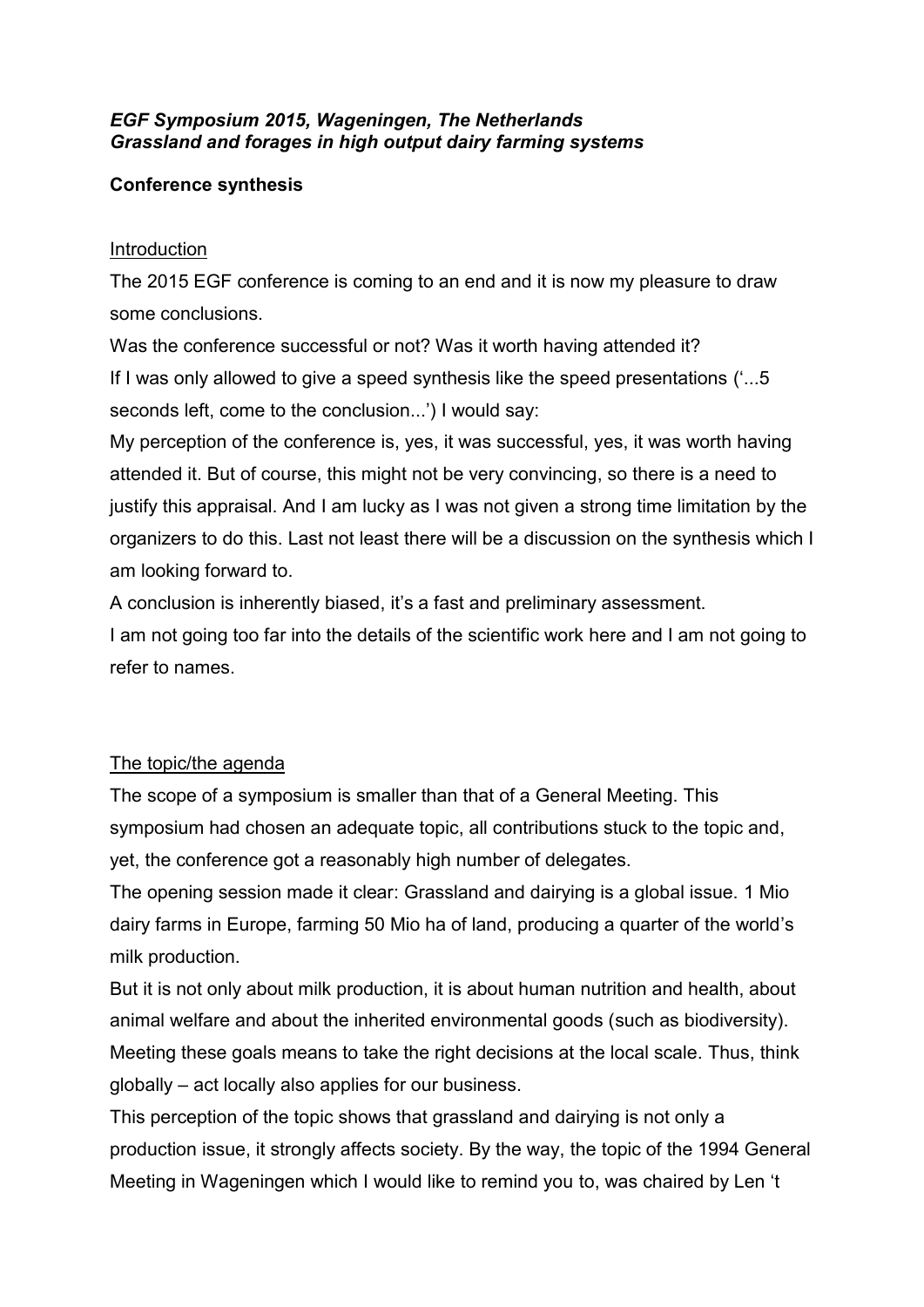Mannetje, the former grassland Professor at Wageningen University, the topic was 'Grassland and Society'. Wasn't this a very forward looking title at that time? There was a discussion whether we would contribute to the solution of feeding the billions. I have to admit that I was critical with this statement. But I think I agree when at the same time we were able to reduce the shadow forage area outside Europe and this is a challenge.

### The science

There was the statement by Frans Aarts at the very beginning of the conference: We should be aware of our duties as scientists. Scientists are servants of society. I am not sure whether this is the whole story. I would definitely add, scientists serve science. As grassland scientists we have to contribute to the body of knowledge itself. Mind you that science is the systematic enterprise that builds and organizes knowledge in the form of testable explanations and predictions.

A basic part of science is to be absolutely clear about terms and definitions and about methodology. We had an extended discussion on terms and definitions, which I found necessary and also inspiring. What is intensive dairying? Where are the system boundaries? What are the resources and how is their nature? What is efficiency?

What was the content of the scientific discussion:

The three main sessions addressed the whole set of issues:

(1) the variety of milk production in Europe, was shown to be huge, in particular between the different countries but also within countries, of which a prominent example was given by Portugal

(2) grasslands and crops, our core business,

(3) efficiency and environmental impact with a focus on eco-efficiency and measuring performance and sustainability.

Within this framework, we were able to assess current processes, asking where things go into the right or wrong direction. We were able to identify the major achievements of grassland research but also the major challenges. These were summarized as increasing competitiveness, improving resource efficiency, enhancing environmental performance and sustaining social responsibility. The referring topics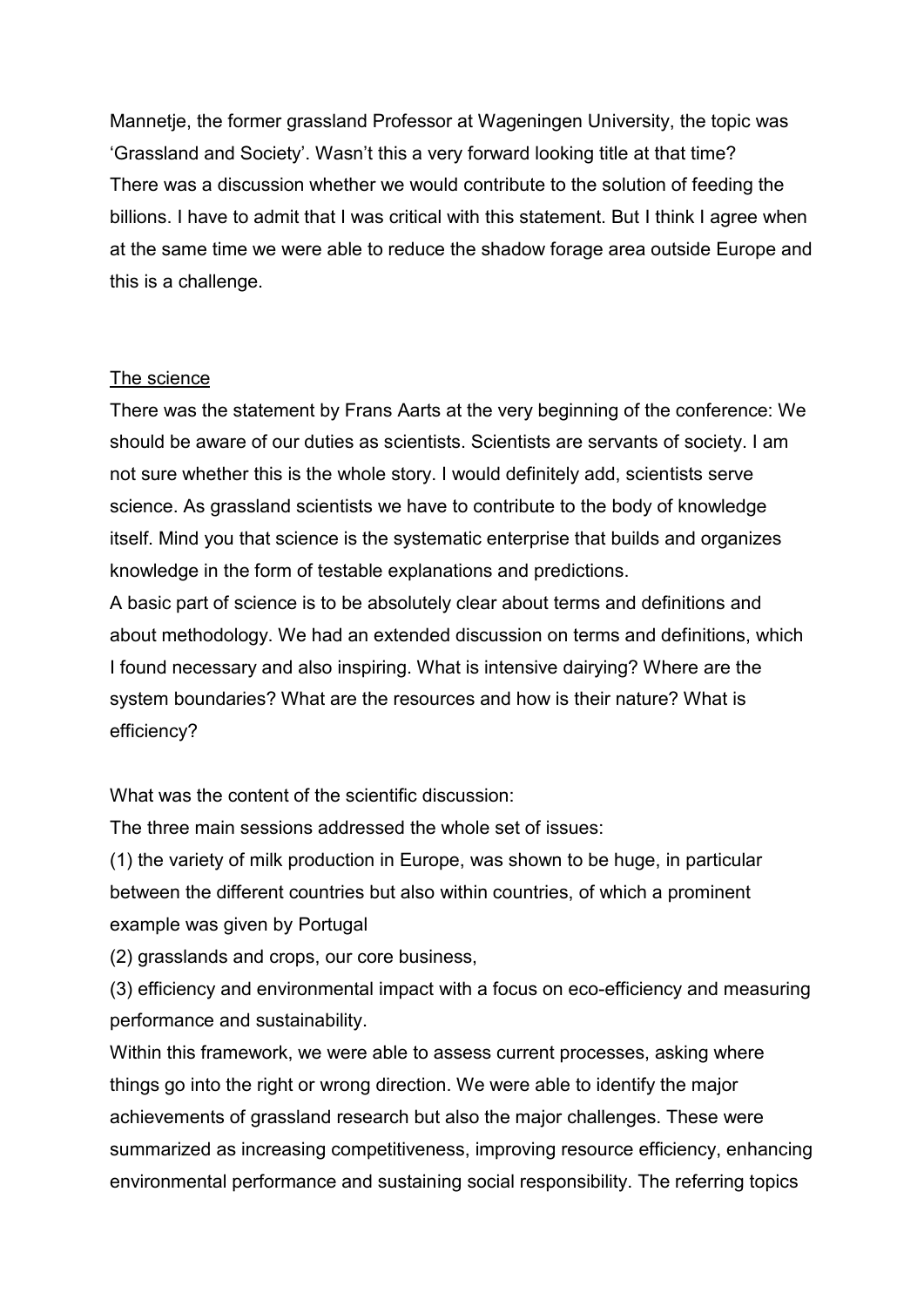were feed supply, animal health, nutrient management, consumer perception and socio economic issues.

We were extensively demonstrated the generally high level of research in our community. We are having the methodology, we are offering innovations and solutions and we have seen many nice pieces of this every day work in the many posters and presentations.

If I compare this meeting with a meeting let's say 20 years ago, I got the impression that within our community, we are now much better interlinked and the various activities throughout Europa form a much more general picture. A good proof for this is the fact that we have been increasingly successful in European research funding. We are now strong in this respect, also if we compare with other scientific disciplines. By the way, I recommend that you take a closer look at the conference proceedings. It's worth doing so. The book is of a high standard. It is well revised and edited. I would be happy if this development of good science throughout and good linkages would be underpinned by increasing efforts for publications in highly visible scientific journals.

### The organisation

I can keep this short. The conference was extremely well organised, very efficient and professional. In his speed presentation, Luc Delaby stated that the art of grazing is anticipating. As an analogue, I would say the art of organising a conference is anticipating. I know from own experiences, that's exactly what it is. Everything seemed to work out very well. There was no obvious failure, or, if so, it was effectively kept under cover, which is fine.

The organisers are not only innovative in grazing; they are also innovative in conference technologies. The speed presentations – once the audience and the speakers got used to it – proved to be a good way of increasing the significance of all the good work being presented in the posters. A speed presentation is an appetizer, the audience is able to connect a topic with a face and this ensures an efficient transfer of knowledge and ideas thereafter.

I also like the idea of using new media like twitter and what's app to better involve the audience in the discussion. Maybe that the average age of the audience is not young